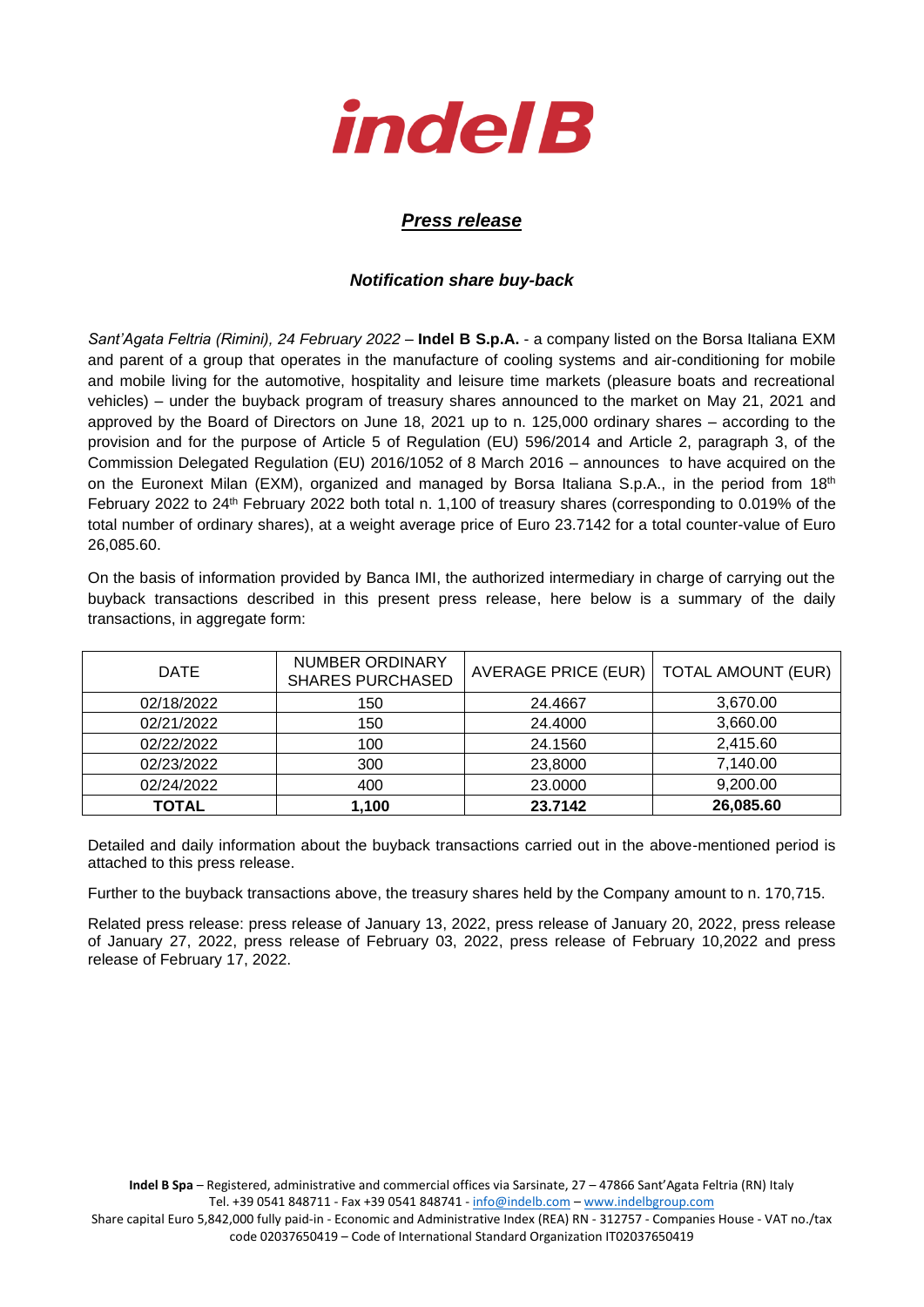This press release is available to the public at the Company's registered office, at Borsa Italiana, on the storage mechanism authorised by Consob "**1info**" [\(www.1info.it\)](file:///C:/Users/ddelietovollaro/AppData/Local/Microsoft/Windows/INetCache/Content.Outlook/T87B94UR/www.1info.it) and in the specific sections of the website [www.indelbgroup.com.](http://www.indelbgroup.com/)

\* \* \*

*Indel B S.p.A. is a company listed on the EXM segment of the Italian stock exchange and is controlled by AMP.FIN S.r.l., in turn held entirely by the Berloni family. Indel B S.p.A. heads an important Group that operates worldwide and has been active for the last 50 years in the mobile cooling sector applicable to the Automotive, Leisure time and Hospitality cooling segments. The Group also operates in mobile climate control, with specific reference to the Automotive market, represented by commercial vehicles, minibuses, ambulances, agricultural and earth-moving*  machinery, and in the Cooling Appliances sector, which mainly comprises cellars for storing wine and small *refrigerators for storing milk. The company has a market cap of approximately Euro 132 million.*

## **Contact details**

| <b>INDEL B</b>                | <b>POLYTEMS HIR</b>            | <b>FAST-COM</b>                |
|-------------------------------|--------------------------------|--------------------------------|
| Controller & IR               | IR e Comunicazione Finanziaria | <b>Media Relations</b>         |
| Elisabetta Benazzi            | Bianca Fersini Mastelloni      | Paolo Santagostino             |
| +39 0541 848 784              | +39 06.69923324; +39 336742488 | +39 349 3856585                |
| elisabetta.benazzi@indelb.com | b.fersini@polytemshir.it       | paolo.santagostino@fast-com.it |
|                               |                                |                                |